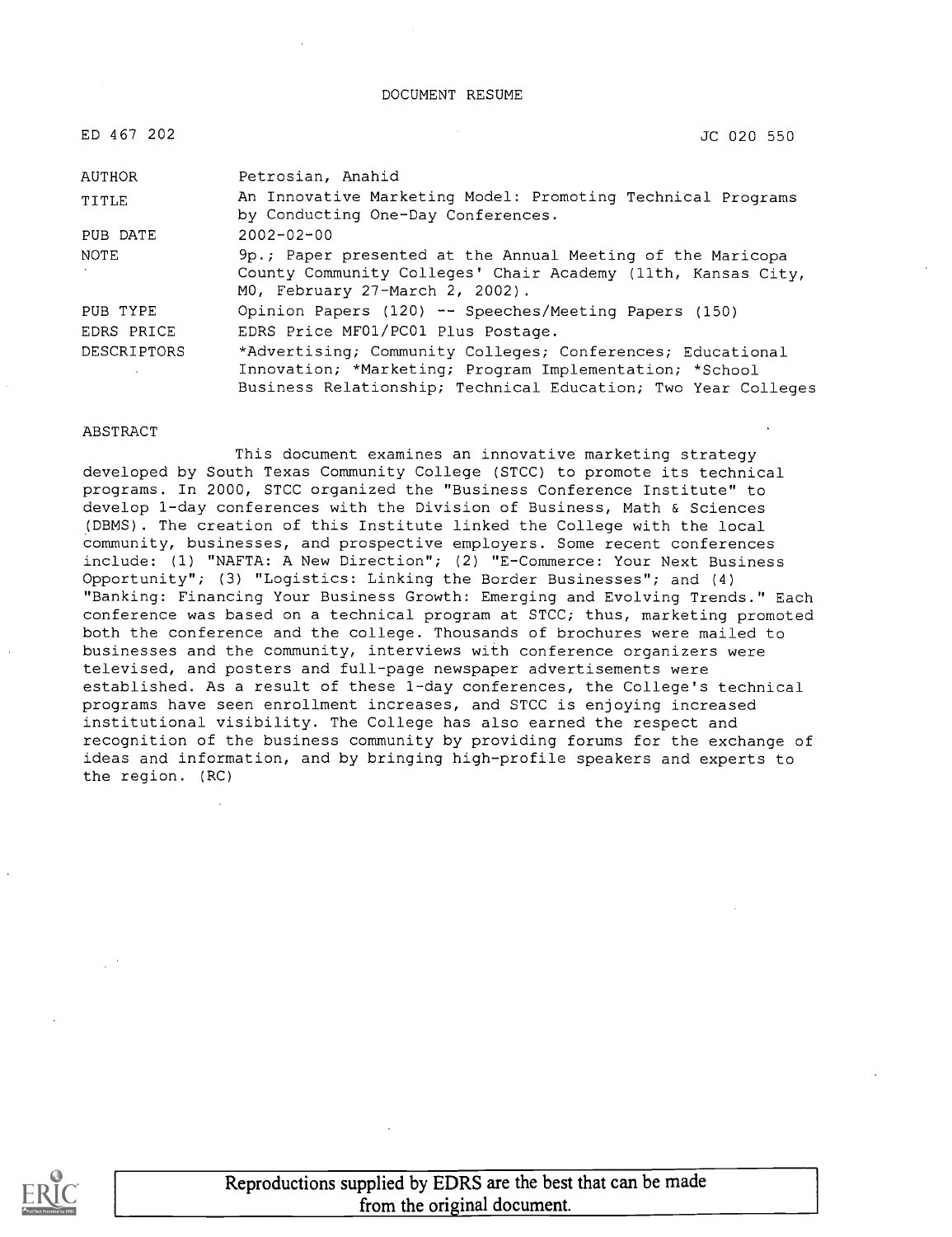## AN INNOVATIVE MARKETING MODEL: PROMOTING TECHNICAL PROGRAMS BY CONDUCTING ONE-DAY CONFERENCES

PERMISSION TO REPRODUCE AND DISSEMINATE THIS MATERIAL HAS BEEN GRANTED BY

Petrosrac

TO THE EDUCATIONAL RESOURCES INFORMATION CENTER (ERIC)

U.S. DEPARTMENT OF EDUCATION<br>Office of Educational Research and Improvement<br>EDUCATIONAL RESOURCES INFORMATION<br>CENTER (ERIC) diThis document has been reproduced as received from the person or organization originating it.

Minor changes have been made to improve reproduction quality.

1

Points of view or opinions stated in this document do not necessarily represent official OERI position or policy.

Submitted by:

Anahid Petrosian, M.P.A. Business Administration Program South Texas Community College. McAllen, Texas Tel: (956) 618-8357 Fax: (956) 668-2032 E-mail: anahid@stcc.cc.tx.us

For presentation at:

11<sup>th</sup> Annual International Conference for Community College Leaders

> February 27 - March 2, 2002 Kansas City, MO

> > $\overline{c}$

# BEST COPY AVAILABLE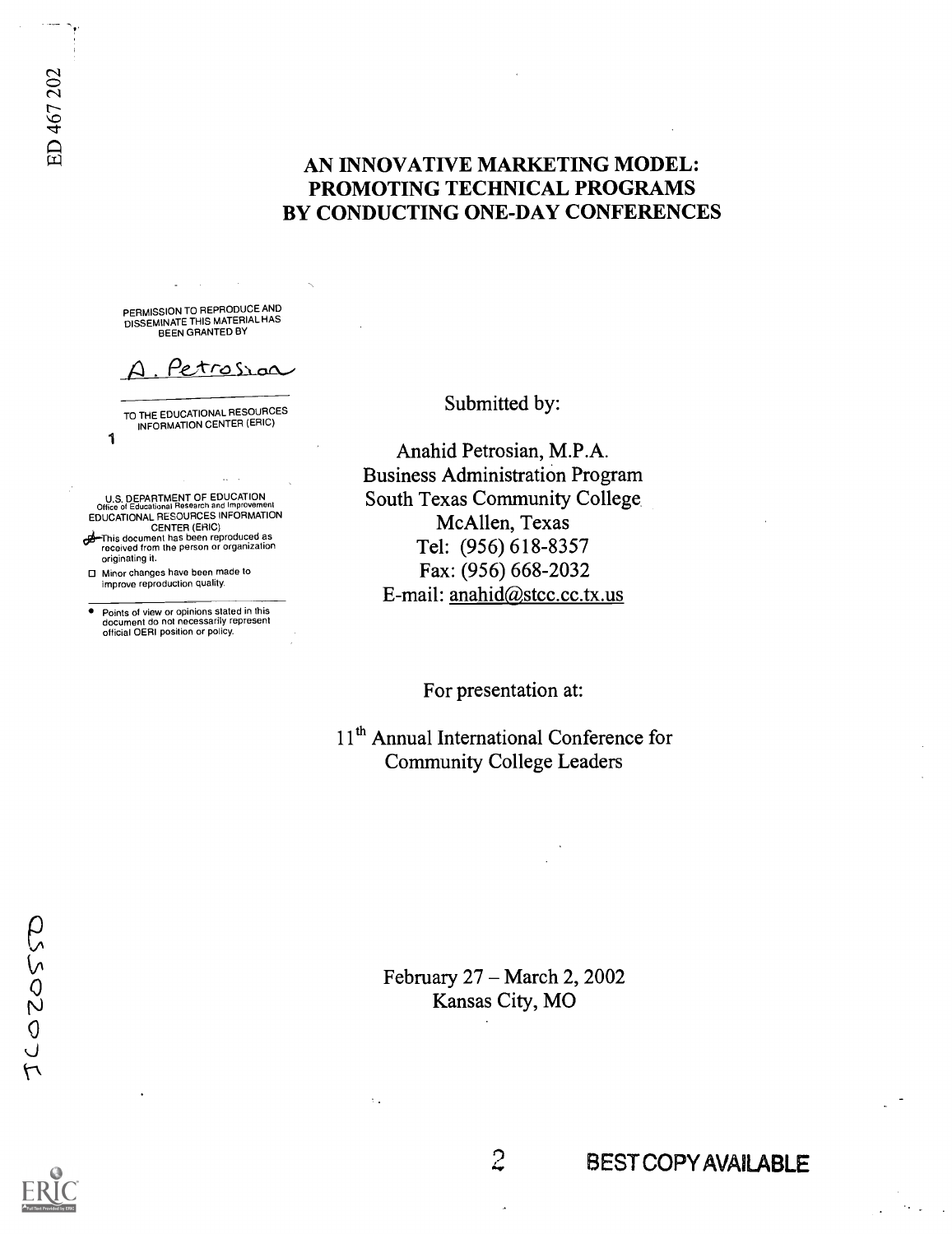## AN INNOVATIVE MARKETING MODEL: PROMOTING TECHNICAL PROGRAMS BY CONDUCTING ONE-DAY CONFERENCES

### Introduction

Community colleges have emerged as a flexible educational alternative, responsive to the needs of the changing work environment. Employers view community colleges as the developers of educational and training programs that prepare a workforce to fill the growing and emerging occupations (Wisner 1994, Lannan 1995). Responding to industry demands to train students for the new occupations have increased the pace of program development at community colleges. Whereas a decade ago, colleges were developing one or two new programs annually, today, they are developing numerous programs yearly to fulfill their role as the primary educational and occupational training source for their communities.

The volume of new program development and heightened public awareness have created the need for a comprehensive marketing campaign. Colleges can no longer rely solely on local newspaper ads to promote their programs (Zeiss 1986).

This paper examines an innovative marketing strategy developed by the Division of Business, Math & Sciences of South Texas Community Colleges (STCC) to promote its technical programs.

### Marketing Strategy

In January 2000, South Texas Community College organized a new enterprise titled "Business Conference Institute" (BCI) as a profit-center. One of the main objectives of BCI is to jointly develop one-day conferences with the Division of Business, Math & Sciences based on its technical programs. The creation of this unit provided the organizational structure to enact an innovative approach to linking the college with the local community, businesses, and prospective

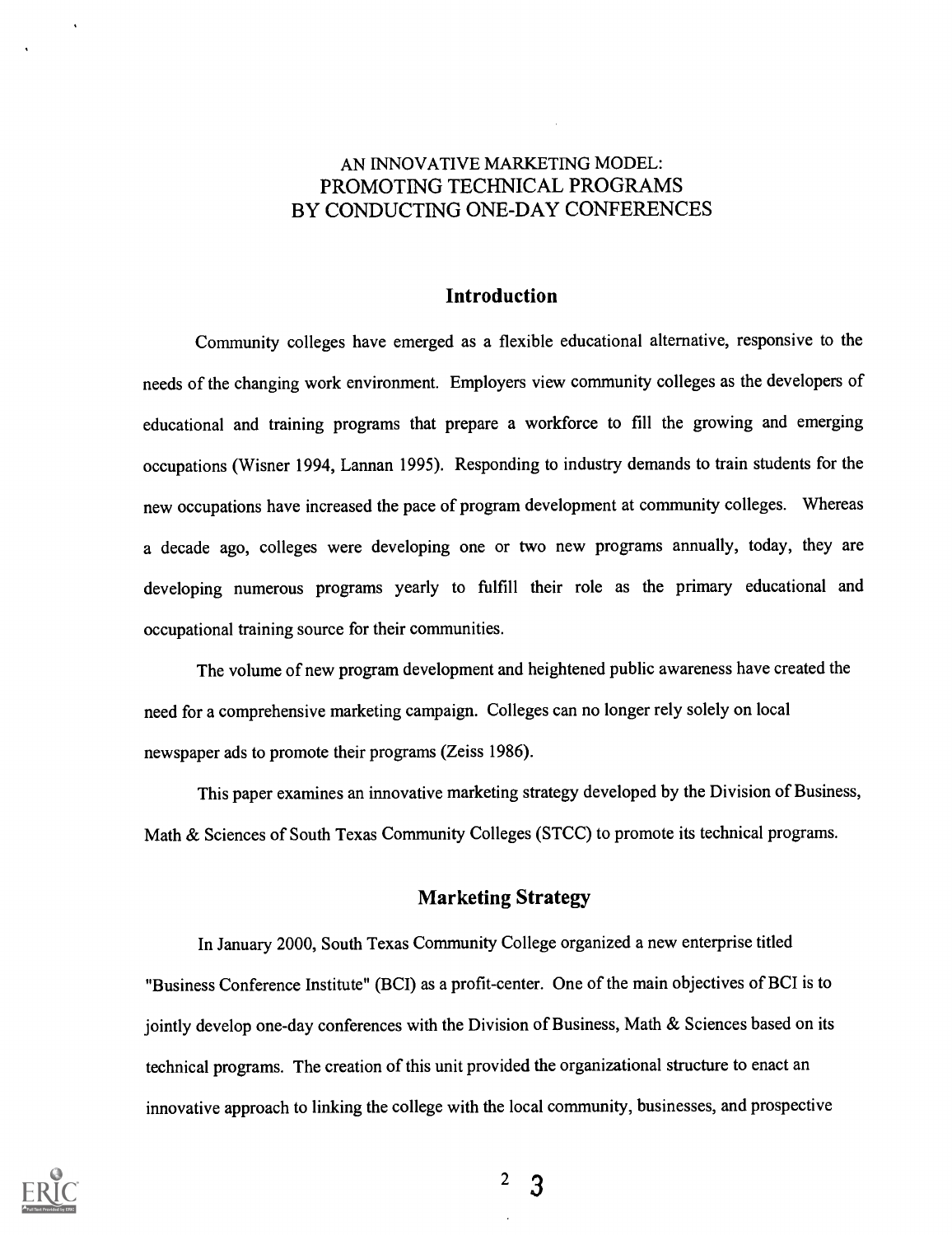employers. The strategy of developing one-day conferences has proven valuable and has satisfied several objectives of the Division and the College.

## Benefits to the Community:

- Promoting economic development in the community
- Providing continuing education opportunities for the community
- Supporting the business community by establishing diverse discussion forums
- Bringing nationally renown speakers and content experts to the local community

## Benefits to the College:

- Increasing institutional visibility
- Promoting the College among prospective students
- Enhancing the College's image in the community  $\bullet$
- Establishing the College as a training resource for the industries and business community  $\bullet$
- Providing professional development opportunities for the College's staff and faculty  $\bullet$

## Benefits to the Division of Business, Math & Sciences:

- Marketing and promotion of technical programs
- Increasing enrollment in the technical programs  $\bullet$
- Facilitating comprehensive marketing activities for the program  $\bullet$
- Establishing a strong link between program's faculty and industry leaders  $\blacksquare$
- Increasing the recruitment pool for instructors and advisory committee members  $\bullet$
- Increasing the pool of businesses as sites for internships and placement of graduates  $\bullet$

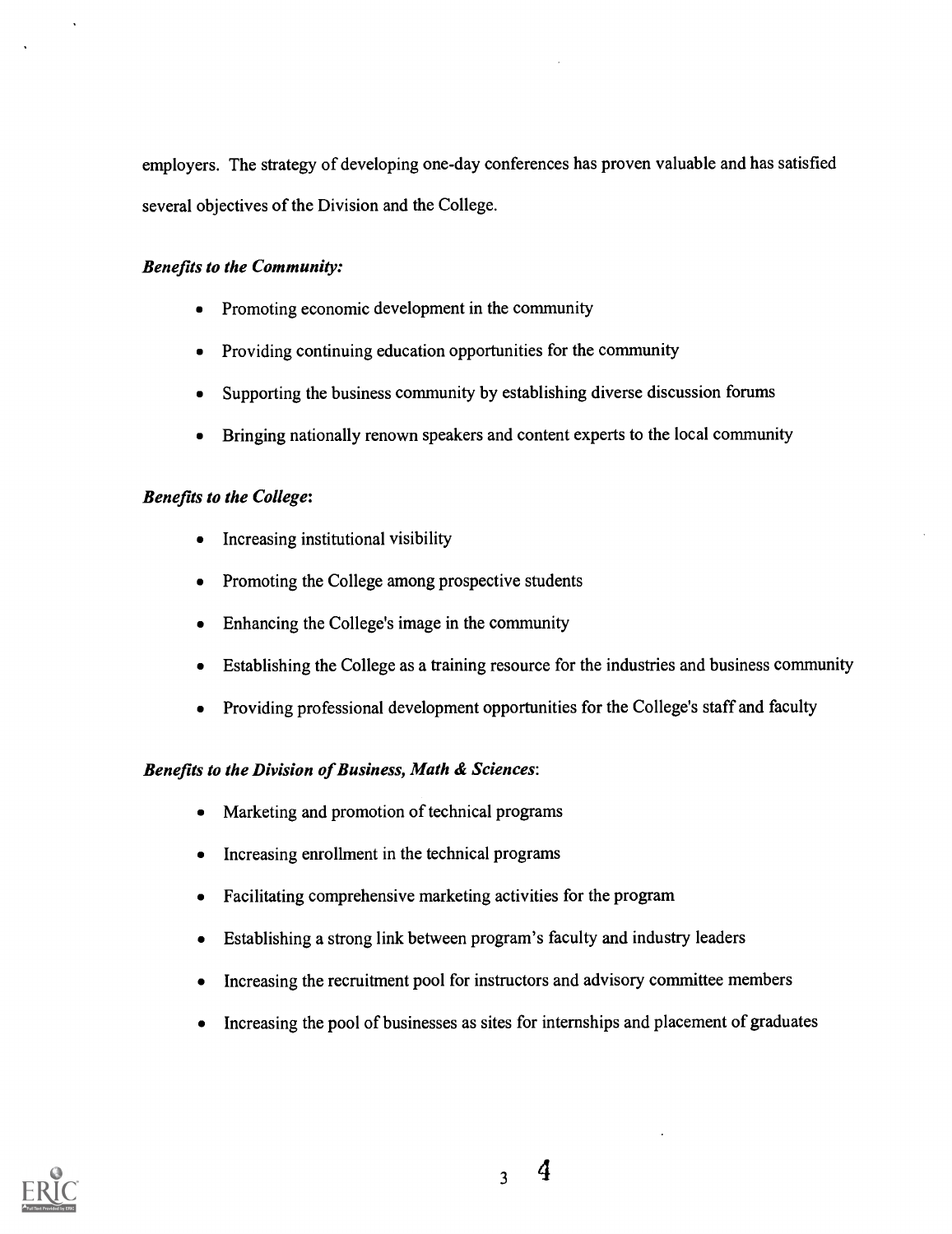#### Benefits to the Business Conference Institute (BCI):

- Establishing a profit-center within the college system  $\bullet$
- Becoming a source for offering business seminars to the business community  $\bullet$
- Becoming a source for professional development for the public and private sectors  $\bullet$
- Becoming a facilitator of workforce development and training for the community
- Becoming a source for gathering and maintaining a database of prospective employers and businesses to be used by the college for marketing purposes
- Becoming a contact source with media, television, radio, and newspaper

### Conferences

Following are some recent one-day conferences held by the Division of Business, Math & Sciences.

#### NAFTA: A New Direction:

The NAFTA (North American Free Trade Agreement) conference was held in March 2001. This conference provided a means to update the Import/Export business community in the Rio Grande Valley on prevailing issues. In addition, this conference informed attendees about investment opportunities in Mexico.

#### E-Commerce: Your Next Business Opportunity:

The E-Commerce (Electronic Commerce) conference was held in April 2001 and offered relevant comprehensive knowledge about the new trends in E-Commerce and introduced the attendees to various strategies to develop an E-Commerce business. In addition, it served as a professional development vehicle for the community and the College.

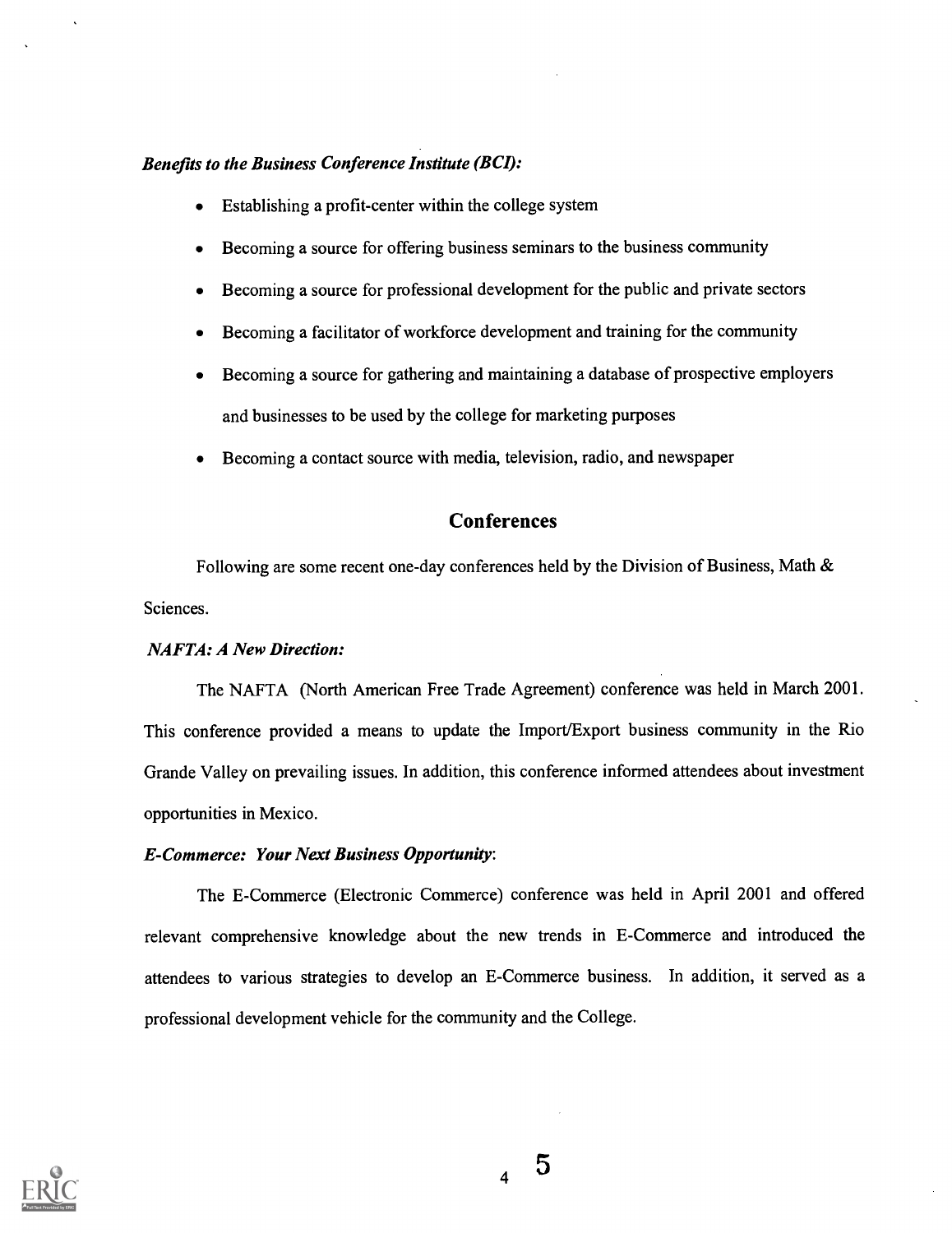#### Logistics: Linking the Border Businesses:

This conference was held in August 2001. Practitioners from the region's maquiladoras constituted the majority of the audience of this conference. This conference explored current topics of interest, explained techniques for business improvements, and discussed the potential for future development of the industry in the Rio Grande Valley.

#### Banking: Financing Your Business Growth: Emerging and Evolving Trends:

This conference was held in November 16, 2001. It brought together economic development practitioners, business and industry groups, banks, researchers and state and federal governmental agencies to discuss the evolving and emerging trends in banking industry.

### Promoting the Technical Programs

Traditionally, promotion of a new program was accomplished through ad campaigns in local newspapers and a mass mail-outs of promotional information to targeted lists of employers in the related fields. But, apparently, the ad campaigns and the mail outs were not sufficient marketing activities to promote new programs. There is a tacit consensus that there is a need for a comprehensive marketing strategy that would involve prospective employers, students, and the community (Marquez 2000, Cravens 1998, Kreider 1997).

The development of one-day conferences introduced a marketing campaign opportunity for promotion of technical programs. Each program on which a conference was based received the following direct and indirect marketing benefits:

- Development of professional quality, brochure about the conference and the related technical program
- Mail-out of brochures (6000) to area businesses, and community leaders
- Mail-out of the brochures (2000) industry related organizations



5

6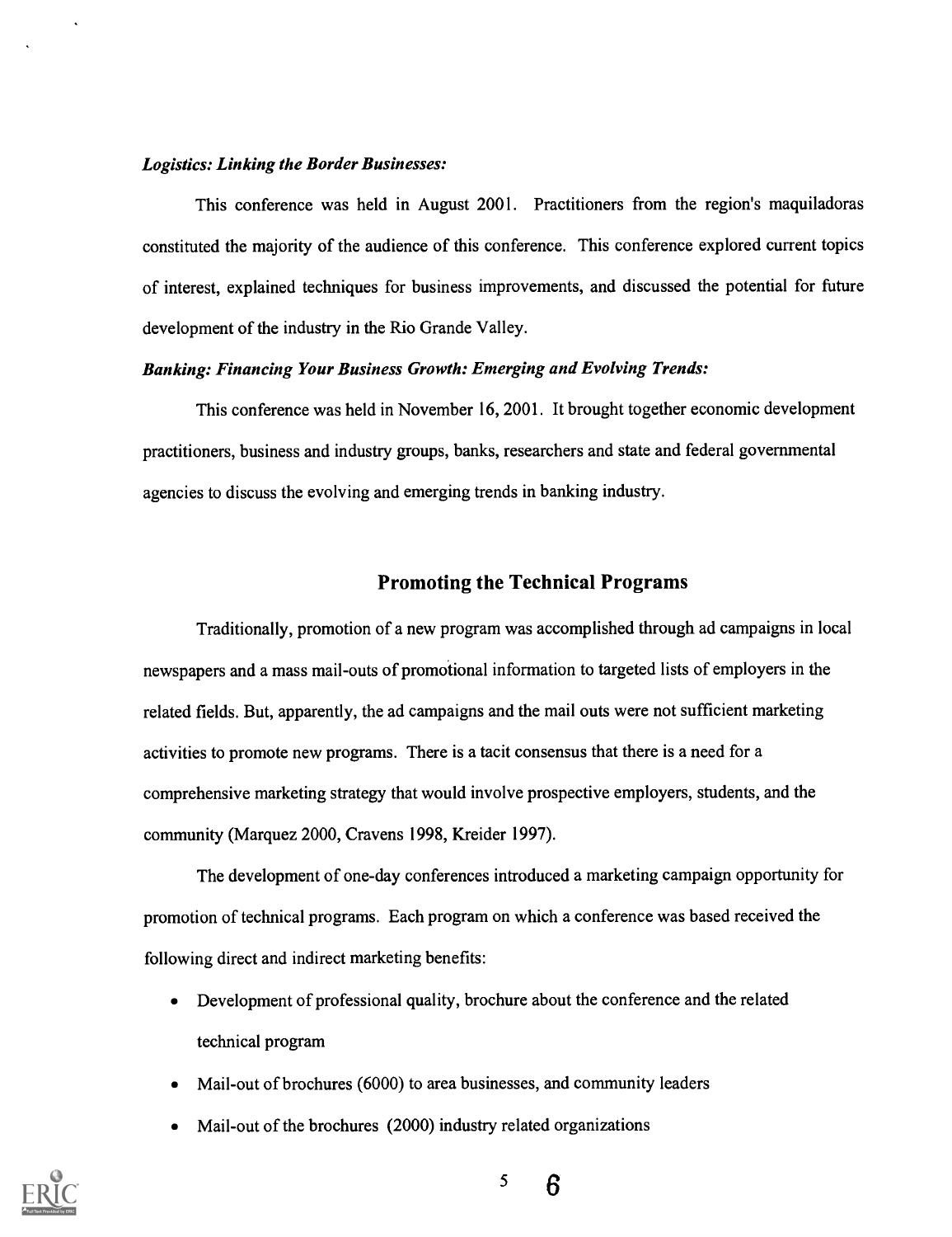- Mail-out of the brochures (2000) by the area's Chambers of Commerce  $\bullet$
- Interviewees conducted, by local television and radio stations, with the conference organizers promoting the conference and the technical programs
- Direct link on the conference webpage to the degree programs and departmental webpages
- Development of posters to announce conferences
- Dissemination of the brochures to list serves via the Internet  $\bullet$
- Conference announcements disseminated by fax to local organizations
- Full-page ads in local papers announcing the conferences and their keynote speakers
- Newspaper articles highlighting conference agenda and the speakers
- On the day of the conference, local television stations conduct interviews with the speakers and conference organizers
- On the day of the conference, student organizations representing related college programs set up information booths to promote and recruit students for the program
- Distribution of program information to conference participants
- Announcement of the college's educational opportunities during the conference

### Impact of the New Marketing Strategy

The Business Administration Program has seen enrollment increases in the technical programs that were attributable to the one-day conferences. However, the most significant benefit to South Texas Community College has been the increased institutional visibility, enhanced public image. This is consistent with the findings by Harris in 1998. Finally, the College has earned the respect and recognition the business community by providing forums for exchange of ideas and information, and by bringing high profile speakers and experts to the region.

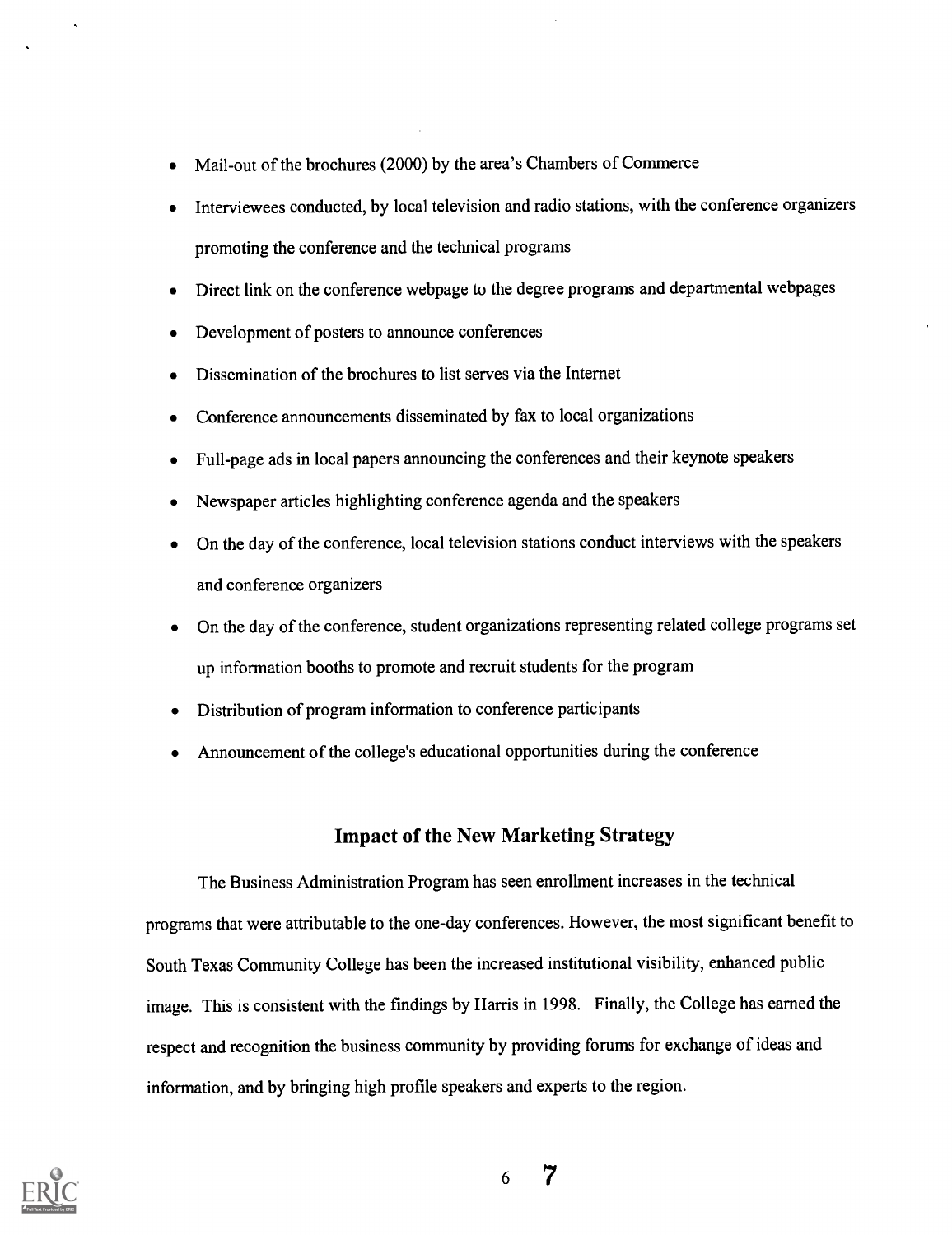## **Conclusions**

Marketing programs based on one-day conferences may not be suitable for every community college. However, it should be clear that a one-shot ad campaign in local papers does not appear to be sufficient when marketing college programs. For a marketing strategy to be effective and successful, one has to develop a comprehensive strategy that will involve the College, employers, and the community.



8

7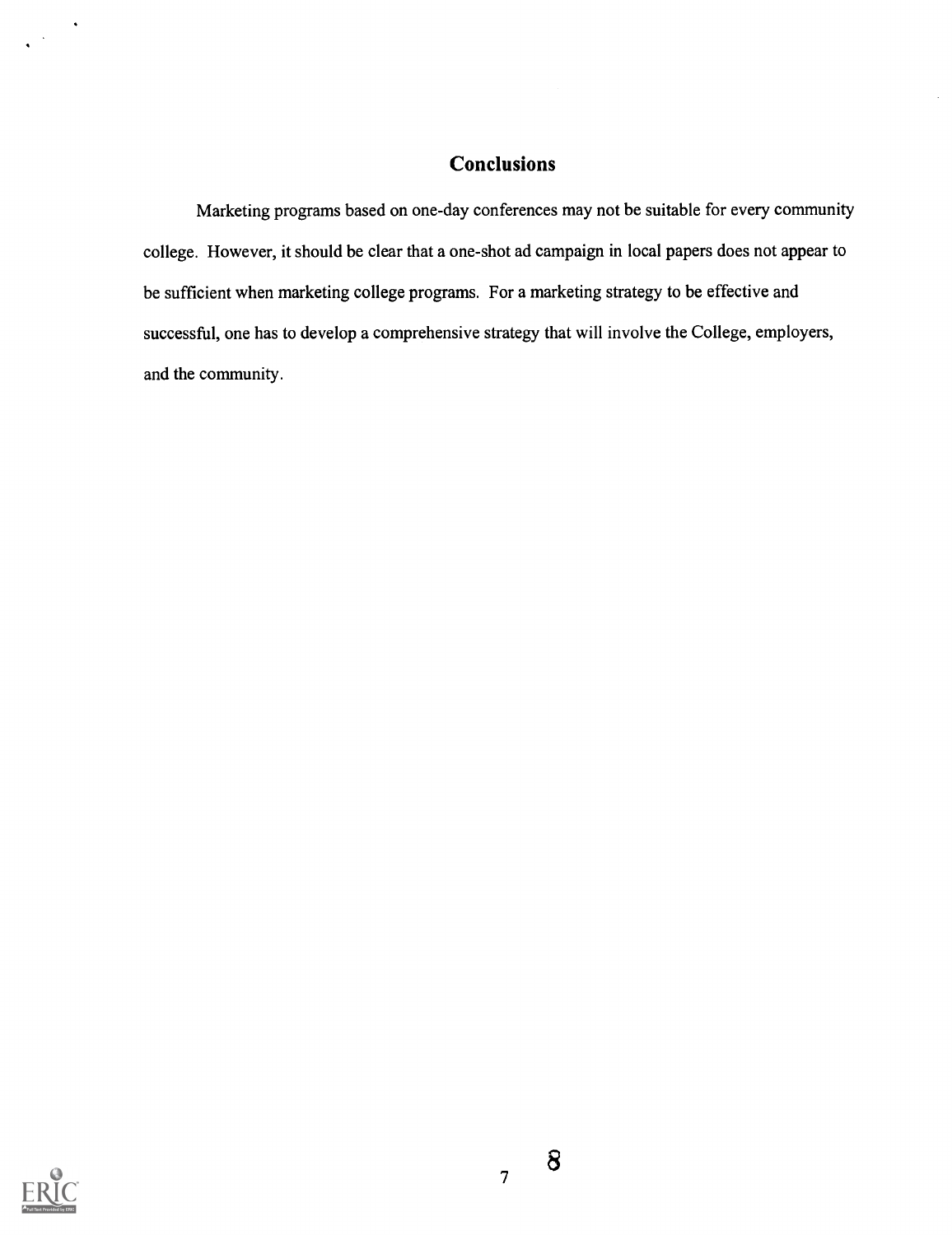#### **REFRENCES**

 $\frac{1}{2} \left( \frac{1}{2} \right)^{\frac{1}{2}} \frac{1}{2} \left( \frac{1}{2} \right)^{\frac{1}{2}}$ 

Cravens, D.W. (1998)."Implementing Strategies in the Market-Driven Strategy Era" Journal of the Academy of Marketing Sciences, 26(3), 237-241.

Harris, B. (1998) "Using Public Relations to Protect and Promote the Community College Image." Community College Journal, v68 n3 p21-24

Kreider, J.(1997) "Marketing Your Campus Events to the Community at Large." Campus Activities Programs, v30 n1 p55-61

Laanan, F.S. (1995) "Community Colleges as Facilitators of School-to-Work." Eric Digest. ED383360.

Marquez, A. (2000) "Community College Advancement through Relationships with the Newspaper Media.", New Directions for Community Colleges, v28 n2 p35-40

Wismer, J. (1994) "Training for Trade: Role of American Community Colleges." Paper presented at a conference of the American Council on International and Intercultural Education.

Zeiss, A, (1986) "Positioning Community Colleges via Economic Development." Eric Digest. 1986

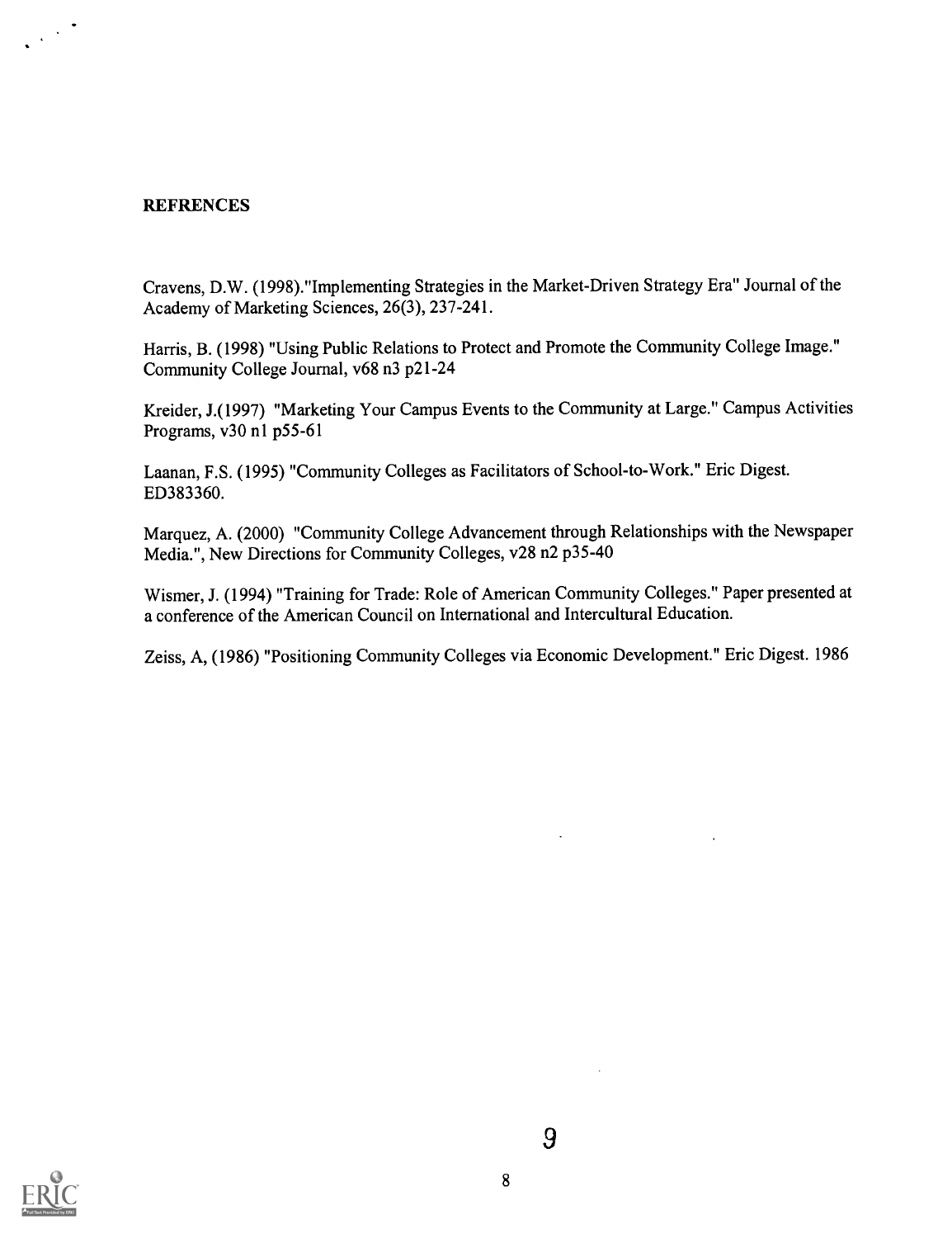| <b>U.S. Department of Education</b><br>Office of Educational Research and Improvement (OERI)<br>National Library of Education (NLE)<br><b>Educational Resources Information Center (ERIC)</b><br>STATES OF<br><b>REPRODUCTION RELEASE</b><br>(Specific Document) | المتحفظ المت             |
|------------------------------------------------------------------------------------------------------------------------------------------------------------------------------------------------------------------------------------------------------------------|--------------------------|
| <b>DOCUMENT IDENTIFICATION:</b>                                                                                                                                                                                                                                  |                          |
| Title: An Innovative Marketing Model: Promoting technical Programs                                                                                                                                                                                               |                          |
| Anahid Fetrosian,<br>Author(s):                                                                                                                                                                                                                                  |                          |
| Corporate Source:                                                                                                                                                                                                                                                | <b>Publication Date:</b> |

### II. REPRODUCTION RELEASE:

paper copy.

In order to disseminate as widely as possible timely and significant materials of interest to the educational community, documents announced in the monthly abstract journal of the ERIC system, Resources in Education (RIE), are usually made available to users in microfiche, reproduced paper copy, and electronic media, and sold through the ERIC Document Reproduction Service (EDRS). Credit is given to the source of each document, and, if reproduction release is granted, one of the following notices is affixed to the document.

If permission is granted to reproduce and disseminate the identified document, please CHECK ONE of the following three options and sign at the bottom of the page.

| The sample sticker shown below will be<br>effixed to all Level 1 documents                                                                       | The semple sticker shown below will be<br>affixed to all Lavel 2A documents                                                                                               | The sample sticker shown below will be<br>affixed to all Level 2B documents                        |
|--------------------------------------------------------------------------------------------------------------------------------------------------|---------------------------------------------------------------------------------------------------------------------------------------------------------------------------|----------------------------------------------------------------------------------------------------|
| PERMISSION TO REPRODUCE AND<br>DISSEMINATE THIS MATERIAL HAS<br>BEEN GRANTED BY                                                                  | PERMISSION TO REPRODUCE AND<br>DISSEMINATE THIS MATERIAL IN<br>MICROFICHE, AND IN ELECTRONIC MEDIA<br>FOR ERIC COLLECTION SUBSCRIBERS ONLY,<br><b>HAS BEEN GRANTED BY</b> | PERMISSION TO REPRODUCE AND<br>DISSEMINATE THIS MATERIAL IN<br>MICROFICHE ONLY HAS BEEN GRANTED BY |
| TO THE EDUCATIONAL RESOURCES<br><b>INFORMATION CENTER (ERIC)</b>                                                                                 | TO THE EDUCATIONAL RESOURCES<br><b>INFORMATION CENTER (ERIC)</b>                                                                                                          | TO THE EDUCATIONAL RESOURCES<br><b>INFORMATION CENTER (ERIC)</b>                                   |
|                                                                                                                                                  | 2A                                                                                                                                                                        | 2B                                                                                                 |
| Level 1                                                                                                                                          | Level 2A                                                                                                                                                                  | Level 2B                                                                                           |
| Chack here for Lavel Treleese, permitting<br>reproduction end dissemination in microfiche or<br>other ERIC erchivel medie (e.g., electronic) and | Check here for Level 2A releese, permitting reproduction<br>and dissemination in microfiche and in electronic media for<br>ERIC archival collection subscribers only      | Chack here for Level 2B releese, permitting reproduction<br>and dissemination in microfiche only   |

Documents will be processed as indicated provided reproduction quality permits. If permission to reproduce is granted, but no box is checked, documents will be processed at Level 1.

I hereby grant to the Educational Resources Information Center (ERIC) nonexclusive permission to reproduce and disseminate this document as indicated above. Reproduction from the ERIC microfiche or electronic media by persons other than ERIC employees and its system assumed above. Reproduction from the ERIC microfiche or electronic media by persons other th contractors requires permission from the copyright holder. Exception is made for non-profit reproduction by libraries and other service agencies to satisfy information needs of educators in response to discrete inquiries.

| , to salisty hilofination needs or educators in response to ulscrete inquirios.<br>Signeture:<br>v<br>emokel | Printed Name/Position/Title:<br>hair<br><i>lettosian</i><br>Ana hid<br>ັ |
|--------------------------------------------------------------------------------------------------------------|--------------------------------------------------------------------------|
| Orgenization/Address:                                                                                        | $FAX \rightarrow \sigma \sigma$<br>r Telephone: , <i>r</i>               |
| 10uH<br>annely<br>$1 \epsilon$ $\times a$<br>College                                                         | E-Mail Address: √<br>Date:<br>tx.us<br>anohid o<br>$CC-Cc1$              |
|                                                                                                              |                                                                          |

ř,

Ń.